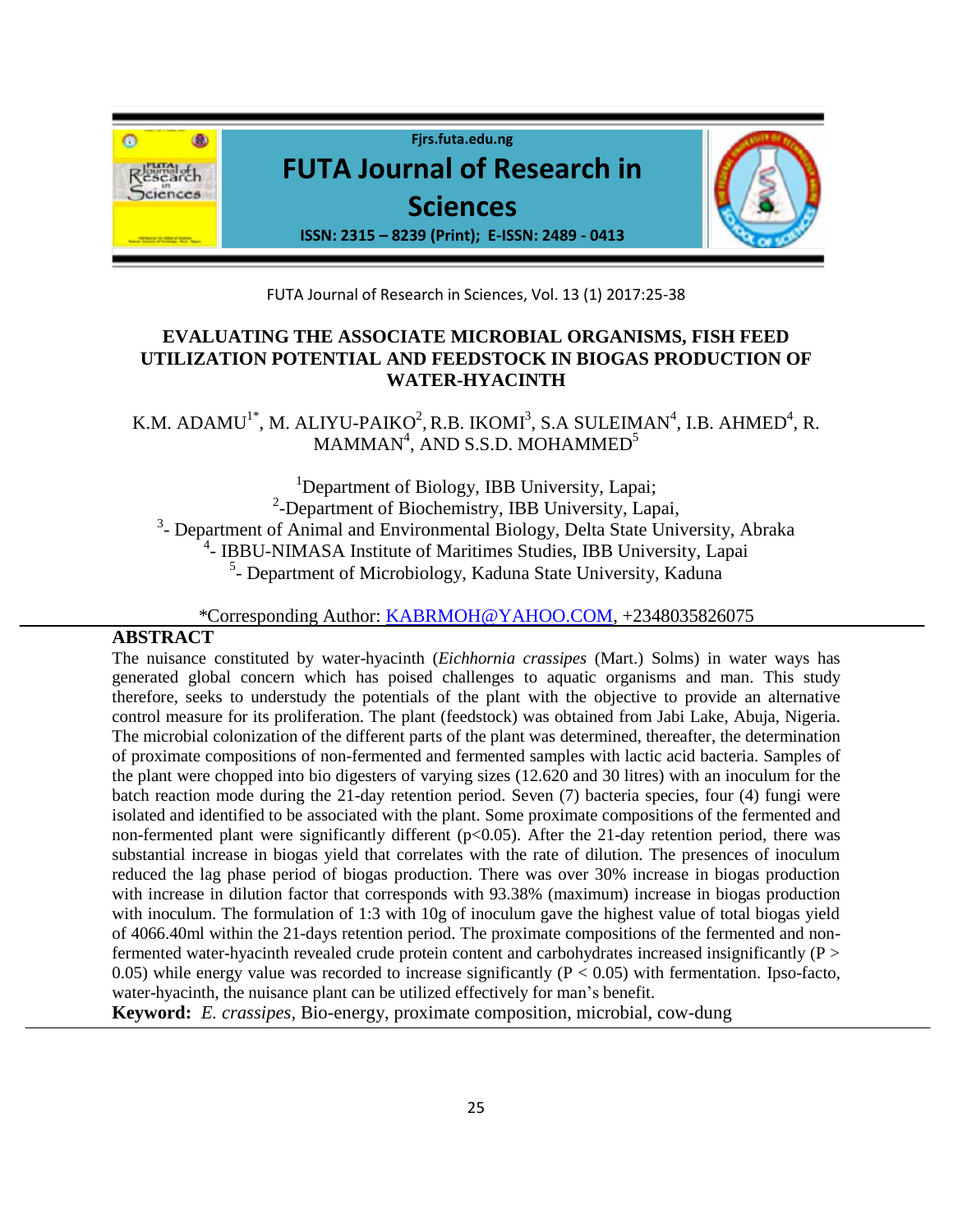#### **INTRODUCTION**

Water-hyacinth is an invasive alien species in waterways. According to Tellez *et al.,* (2008) the International Union Conservation of Nature (IUCN) identified the plant as one of the 100 most aggressive invasive species. Whilst the study conducted by Sheneb *et al.,* (2010) and Gichuki *et al.,* (2012) had recognised the plant as one of the top ten (10) worst weed in the world. The plant is also listed by law in Africa as a pernicious weed with the widest spread damaging aquatic plant species. UNEP (2012), reported that the plant is difficult to manage and control, thereby threatening economic development (Alimi and Akinyemiju, 1991; and Kunle 2014), human wellbeing (Toft *et al.,* 2003; Hellman *et al.,* 2008; Varshney *et al.,* 2008; Pysek and Richardson, 2010 and Borokini and Babalola, 2012) and biodiversity (Giraldo and Garzon, 2002, Mangnus-Ramirez and Elias-Gutierrez, 2004 and Villamagna and Murphy, 2010); thereby flourishing continuously in all surfaces of freshwater, wetlands and estuaries, appearing in cluster population and forming a heavy dense mat.

Cossil *et al.,* (2001) documented that the plant proliferation resulted in the reduction of maritime business, irrigation, house boat rental services, access to water for riverine settlement and recreational activities; thereby, increasing evapo-transpirational as well as fish losses (Irving and Beshir, 1982). Studies have revealed that human activities (Dagno *et al.,* 2012) have led to the spread of the plant as well as the lack of naturally occurring enemies that are capable of suppressing their spread (Mujigni, 2012). Shoeb and Singh (2002), ascertained that when conditions are favourable the plant can flourish well and can

hectare per day, and by conversion this value is equivalent to 6387.5 metric ton per hectare per annum thus its need in biogas production. Studies have also revealed that to keep the plant at an unproblematic level, the control methods that are often used includes physical – mechanical (Patel 2012), biological (Simberlof and Sliling, 2003; Barokoni and Babalola, 2012; Dagno *et al.,* 2012 and Venter *et al.,* 2012) and chemical (UNEP, 2013) methods. Therefore, the plant has found application in fire board production, organic fertilizer production, rope making, paper production, annual fodder, mat and basket making, water purification, fish feed formulation, charcoal briquetting, remediation of crude oil contaminated soil and bio fuel production such as biogas, bio-ethanol and biodiesel (Jayaweera *et al.,* 2007; Almoustapha *et al.,* 2009; Ndimele *et al.,* 2012 and Kunatsa and Mufundirwa, 2013). According to Wang and Calderon (2012), water hyacinth can be a potential resource to produce biogas and bioethanol as supported by other researchers (Bolenz *et al.,* 1990; Akinwande *et al.,* 2013; Gunnarsson and Petersen 2007; Anjanabha and Kumar, 2010; Cheng *et al.,* 2010 and Kunatsa and Mufundirwa, 2013). According to Zulu and Richardson, (2013), it can therefore, be a good alternative for the production of energy as more than 80% of urban households in sub-Saharan Africa use charcoal as their main source of cooking energy.

reach a mass density of 17.5 metric tonnes per

Researches are on-going on the possibility of bio-conversion of water hyacinth to yield biogas which may solve the problem of water hyacinth management as well as provide solution to the energy and power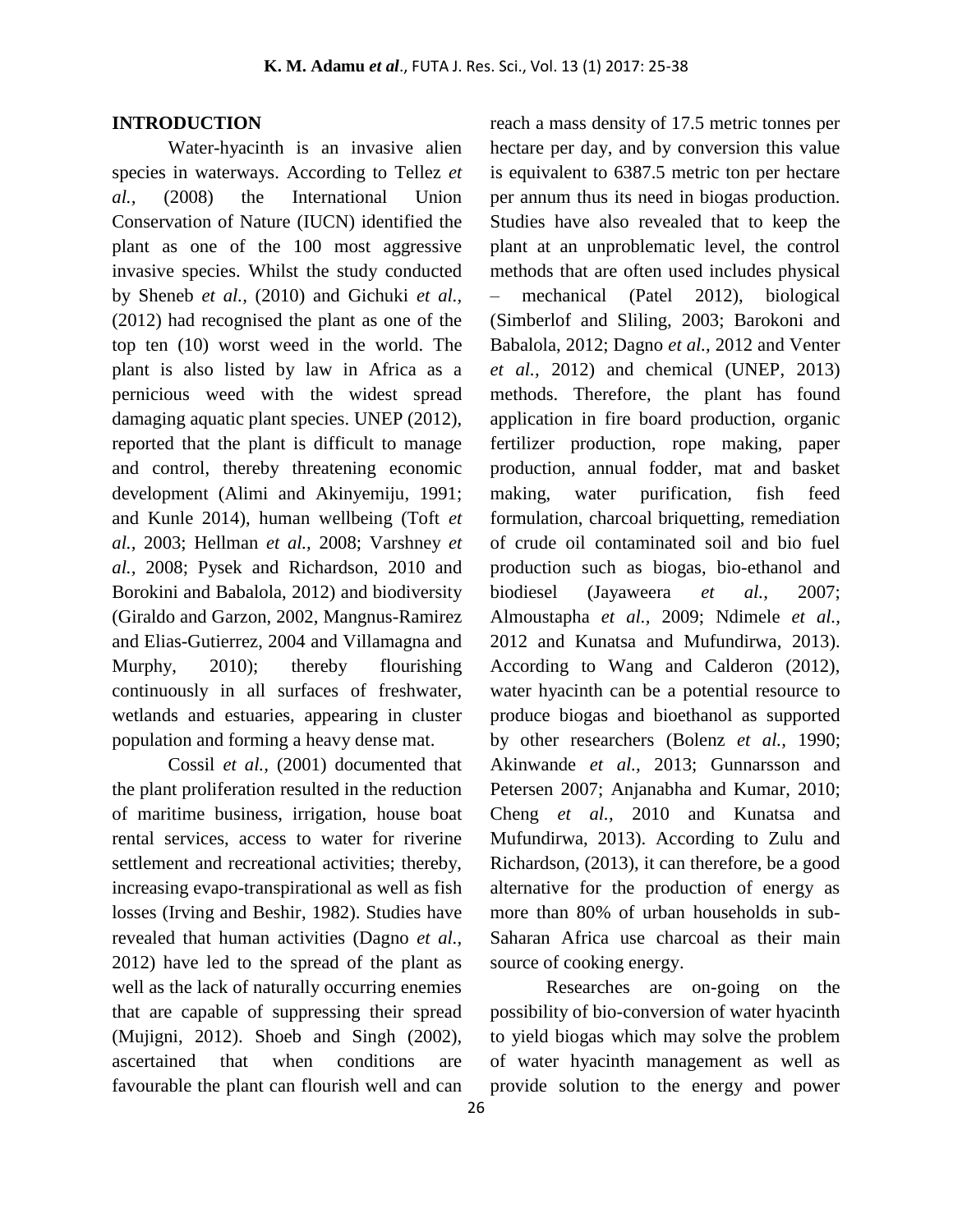shortages using different inoculum. Therefore, this study was conducted to determine the microbial colonization of the plant, the proximate analysis of fermented and nonfermented sample of the plant as well as the effect of inoculum (cow-dung) and dilution rate on biogas production yield from the plant during the 21-day retention period with the intent to determine the lag phase period in the biogas production.

# **MATERIALS AND METHODS Sampling Site**

Samples of water-hyacinth were identified and collected from Jabi Lake, Federal Capital Territory; Abuja, Nigeria located between latitude  $9^{0}04^{1}17.88^{11}$  N and longitude  $7^025^132.87^{11}$  E. (Plate 1). Alongside the plant samples, fifty (50)ml of water from the plant's root region was collected in a clean sterile bottle; while cow-dung was collected from the Ibrahim Badamasi Babangida (IBB) University Animal farm, Lapai, Niger State situated in between (latitude  $9^{0}03'17.60''$ N and latitude  $05^{1}07.22^{11}N$  and (longitude  $6^033^149.53^{11}E$  and longitude  $6^035^138.47^{11}E$ ). These were transported to the Department of Biology laboratory, IBB University Lapai, Niger State where the experiment was conducted.







**B**

Plate 1: Water-hyacinth sampling site. A= View of Jabi Lake, Abuja; B=Samples of waterhyacinth sampled around the water bank.

### **Experimental Procedure**

The bacteria isolation, identification in the sampled water, plant's leaves, stolon and roots were done using serial dilution techniques in accordance with the standard procedure reported in Cheesebrough (2000). The isolation and identification of fungi from the plant's leaves, stolon and root with Potato Dextrose Agar was in accordance with the procedure of Fawole and Oso (1998).

Lactic Acid bacteria used for the fermentation of the plant were obtained from natural product (locally fermented African locust bean – *Dadawa:* a soup recipe). They were isolated based on the study reported by Mohammed and Ijah (2013), following the procedure of Cheesebrough (2000). Samples of shred plant's leaves and stolon were fermented with the isolated bacteria for 72 hours. Thereafter, the fermented and non fermented plant parts were subjected to proximate compositions (crude protein, crude lipids/fats, crude fibre, carbohydrate, ash, moisture and energy) in accordance to the standard procedure of AOAC (2007).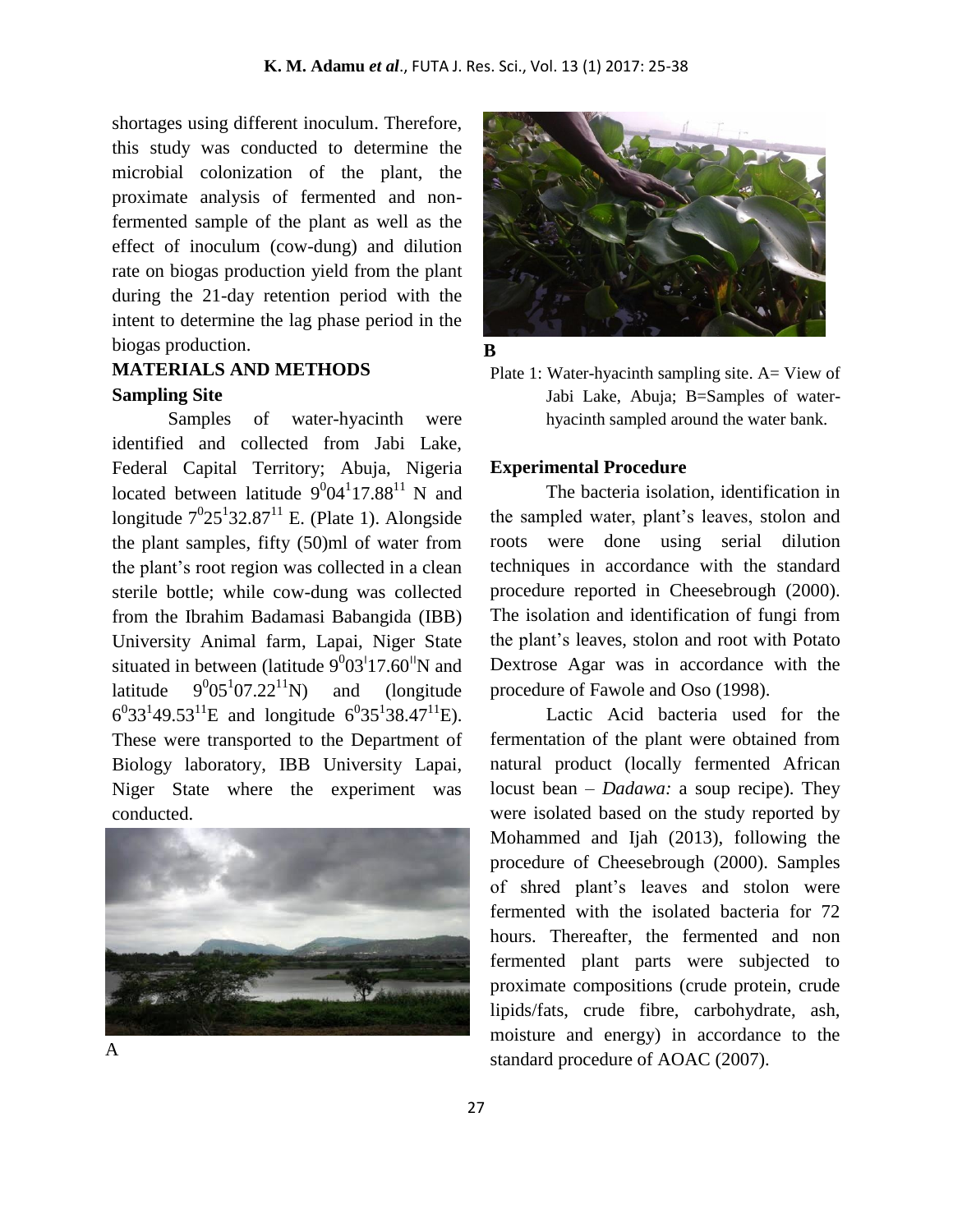Some samples of the plant were shred (Larsen *et al.,* 1991 and Moorhead and Nordstedt, 1993) to improve its density to a higher value as well as to increase the active site for higher microbial action on it during digestion. The shredded water hyacinth and cow dung in small amount (10%wt) were codigested at a specified proportion. Anaerobic digesters were designed and constructed as supported by the study of Batstone and Keller (2003).

the 21 days retention time. Biogas was produced and the sludge was thereof collected.

Three (3) basic mixing formulation ratios used were reached after preliminary investigation where each formulation had two portions; the seeded and the un-seeded portion, the seeded portion was catalysed with 10g of cow-dung as inoculum, while the un-seeded portion contains no inoculums in replicate setup thus;

- i. F<sub>1</sub> (Un-seeded) = 1:1 (water hyacinth: water), labelled F1
- ii.  $F_1$  (Seeded) = 1:1 (water hyacinth: water) +  $10g$  cow-dung, labelled as F1-S.
- iii.  $F_2$  (Un-seeded) = 1:2 (water hyacinth: water), labelled as F2.
- iv.  $F_2$  (Seeded) = 1:2 (water hyacinth: water) + 10g cow-dung, labelled as F2- S.
- v.  $F_3$  (Un-seeded) = 1:3 (water hyacinth: water), labelled as F3.
- vi.  $F_3$  (Seeded) = 1:3 (water hyacinth: water) +  $10g$  cow-dung, labelled as F3-S.

The digesters were thereafter, closed air tight, agitated, allowed to rest and digest anaerobically to produce biogas. The volume

Six  $(6)$  single 12.620 litres and one  $(1)$ single 30 litres of improvised steal cylinder cans were used as anaerobic digesters. The biogas digester consists of a control valve for biogas flow regulation, and a one inch socketpipe combination that can be closed and opened, for lodging and dislodging of formulation (slurry) and sludge respectively at the top. 1.0kg (1000g) of the shredded biomass was fed to the single stage digester. The equivalent amount of water was added for of biogas produced daily was collected and measured over water in a measuring cylinder and burette (Plate 2). The experiment was conducted at room temperature, which is within the mesophilic temperature range (Batstone *et al.,* 2003). The pH of each medium before the digestion was determined using a pH meter, and found to fall within the range of 6.8 and 7.2.



Plate II: Experimental set-up for studying the biogas yield from water hyacinth

#### **Data Analyses**

The data obtained from the identified bacteria, fungi and proximate compositions were presented in tables. Single and double factor(s) analysis of variance was used to test for significance difference using Minitab software version 16.1. The daily and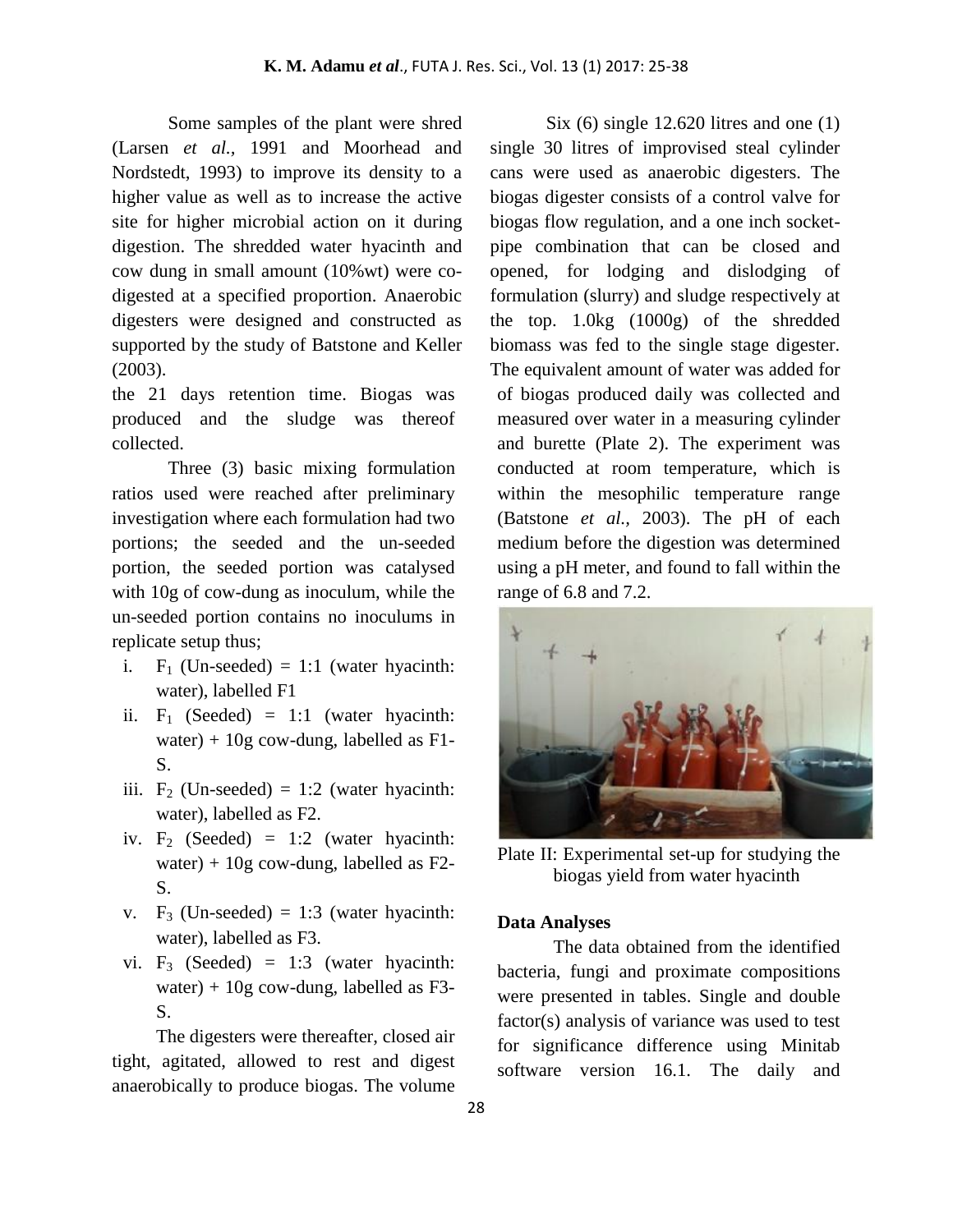cumulative biogas yield recorded for each formulation over the 21 days retention period was collated. The percentage difference was calculated; average biogas yield in millilitres per day was also computed. A line graph of the volume of biogas produced in (ml) each day against the retention period in days was also presented.

### **RESULTS**

#### **Microbial Studies**

Seven (7) bacteria were isolated and identified in water samples obtained from the

root region of the sample plant as presented in Table 1. In addition to the seven isolated bacteria from the roots, two additional bacteria were isolated and identified from the plant's leaves. In addition to the above, *Pseumona aeraginosa, Salmonella typhi* and *Staphylocococus aurens* were isolated from the stolon. In the root were *Salmonella typhi, E. coli* and *Proteus vulgaris* as presented in Table 2. Similarly, the fungi associated with the plant's leaves, stolon and roots are presented in Table 3. *Aspergillus niger* and *Penicillum digitatum* were most dominant.

Table 1: Cell Morphology and Biochemical Characteristics of Isolates from water-hyacinth, habitat (water) sampled from Jabi Lake, Abuja

| code<br>Isolate | Cell Morphology | Gram Reactivity | Motility | Catalas | Oxidase | Citrate        | Urease       | Indole | Glucose | Sucrose | actose | Dextose | Organism               |
|-----------------|-----------------|-----------------|----------|---------|---------|----------------|--------------|--------|---------|---------|--------|---------|------------------------|
| WS <sub>2</sub> | Rod             | $G-$            | М        | $+$     |         |                | $\pm$        | $^{+}$ | G       | A       | AG     | AG      | Escherichia coli       |
| WS4             | Rod             | $G-$            | $+$      | $^{+}$  | +       | $\, +$         |              |        |         |         | A      | A       | Pseudomonas aeraginosa |
| WS5a            | Rod             | $G-$            | $+$      | $+$     |         | $^{+}$         | $^{+}$       | $^{+}$ | G       | A       |        | A       | Salmonella aurens      |
| WS5b            | Rod             | $G-$            | $^{+}$   | $^{+}$  |         | $\, +$         | $\mathrm{+}$ |        | G       | A       |        | A       | Shigella dysenteriae   |
| WS6a            | Rod             | $G-$            | $\, +$   | $\pm$   |         | $\overline{+}$ |              |        | G       | A       |        | A       | Salmonella typhi       |
| WS6b            | Rod             | $G-$            | $+$      | $^{+}$  |         |                | $\mathrm{+}$ |        | G       | A       | A      | A       | Proteus vulgaris       |
| WS6c            | Rod             | G-              | $^+$     | $^+$    |         |                |              |        |         | А       | Α      | A       | Klebsiella ozaenae     |

Key:  $+=$  Positive;  $-$  = Negative; A= Acid production; G= Gas production; G- = Gram negative;  $AG = Acidic$  and gas production;  $M = Moderate$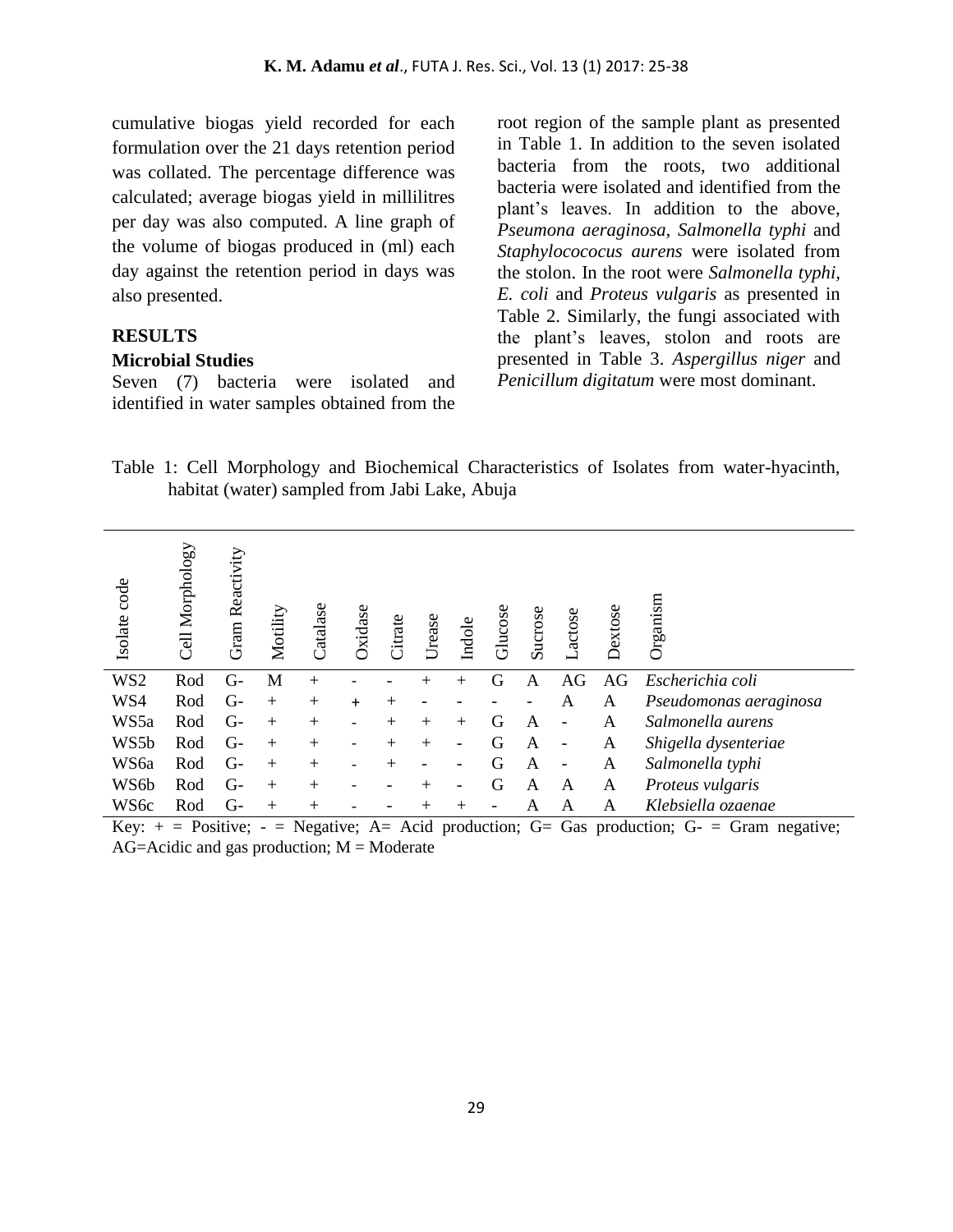Table 2: Cell Morphology and Biochemical Characteristics of Isolates from water-hyacinth sampled from Jabi Lake, Abuja

| Plant Part | Cell Morphology | Gram Reactivity | Motility                 | Catalase | Oxidase   | Coagulase | Citrate      | Urease             | Indole       | Glucose | Sucrose      | Lactose                  | Dextose                  | Organism                 |
|------------|-----------------|-----------------|--------------------------|----------|-----------|-----------|--------------|--------------------|--------------|---------|--------------|--------------------------|--------------------------|--------------------------|
| Leaves     | Rod             | $G-$            | M                        | $^{+}$   |           |           |              | $\hspace{0.1mm} +$ | $\mathrm{+}$ | G       | A            | AG                       | AG                       | Escherichia coli         |
|            | Rod             | $G-$            | $+$                      | $+$      |           |           | $\, +$       | $+$                |              | G       | A            | A                        |                          | Proteus mirabilis        |
| Stolon     | Rod             | $G-$            | M                        | $^{+}$   |           |           |              | $^{+}$             | $^{+}$       | G       | A            | AG                       | AG                       | Escherichia coli         |
|            | Rod             | $G-$            | $+$                      | $+$      | $\ddot{}$ |           | ┿            |                    |              |         |              | A                        | A                        | Pseudomonas aeraginosa   |
|            | Rod             | $G-$            | $+$                      | $+$      |           |           | $\, +$       |                    | $^{+}$       | G       | $\mathbf{A}$ | $\overline{\phantom{0}}$ | $\mathbf{A}$             | Salmonella typhi         |
|            | Rod             | $G-$            | $+$                      | $+$      |           |           | $\mathrm{+}$ | $+$                |              | G       | $\mathbf{A}$ | A                        | $\overline{\phantom{0}}$ | <i>Proteus mirabilis</i> |
|            | cocci           | $G-$            | $\overline{\phantom{0}}$ | $+$      |           | $\pm$     |              | $^{+}$             |              | G       | A            | A                        | A                        | Staphylococcus aureus    |
| Root       | Rod             | $G-$            | $^{+}$                   | $^{+}$   |           |           | $\, +$       |                    | $^{+}$       | G       | $\mathbf{A}$ |                          | A                        | Salmonella typhi         |
|            | Rod             | $G-$            | M                        | $+$      |           |           |              | $^{+}$             | $^{+}$       | G       | A            | AG                       | AG                       | Escherichia coli         |
|            | Rod             | G-              | $^{+}$                   | $^{+}$   |           |           |              | $^+$               |              | G       | A            | A                        | A                        | Proteas vulgaris         |

Key:  $+$  = Positive;  $-$  = Negative; A= Acid production; G= Gas production; G- = Gram negative;  $AG =$ Acidic and gas production;  $M =$ Moderate

| Plant Part | $S$ ode          | Macroscopic<br>examination | Microscopic<br>examination       | Organism             |
|------------|------------------|----------------------------|----------------------------------|----------------------|
| Leaves     | WHL2             | Black colonies, white-     | Conidial<br>head<br>large<br>are | Aspergillus niger    |
|            |                  | white edges                | globase                          |                      |
|            | WHL4             | Smooth green colonies      | Hyphae is colourless             | Penicillium digitaum |
|            | WHL5             |                            | Thalus is multinucleated         | Mucor mucedo         |
| Stolon     | WHS5             | Smooth green colonies      | Hyphae is colourless             | Penicillium digitaum |
|            | WHS7             | Black colonies, white-     | Conidial head<br>large<br>are    | Aspergillus niger    |
|            |                  | white edges                | globase                          |                      |
|            | WHS8             | Light yellow green         | Conidial head are radicate       | Aspergillus flavus   |
|            | WHS9             | Colonies                   | Thalus is multinucleated         | Mucor mucedo         |
| Root       | WHR1             | Whitish-sponge             | Threadlike structure             | Mucor mucedo         |
|            | WHR <sub>2</sub> | Thread-like structure      | Rhizoids                         | Aspergillus niger    |
|            | WHR3             | Light yellow green         | Conidial head are radicate       | Aspergillus flavus   |
|            | WHR6             | Smooth green colonies      | Hyphae is colourless             | Penicillium digitaum |

Table 3: Fungi Isolates from water-hyacinth sampled from Jabi, Lake, Abuja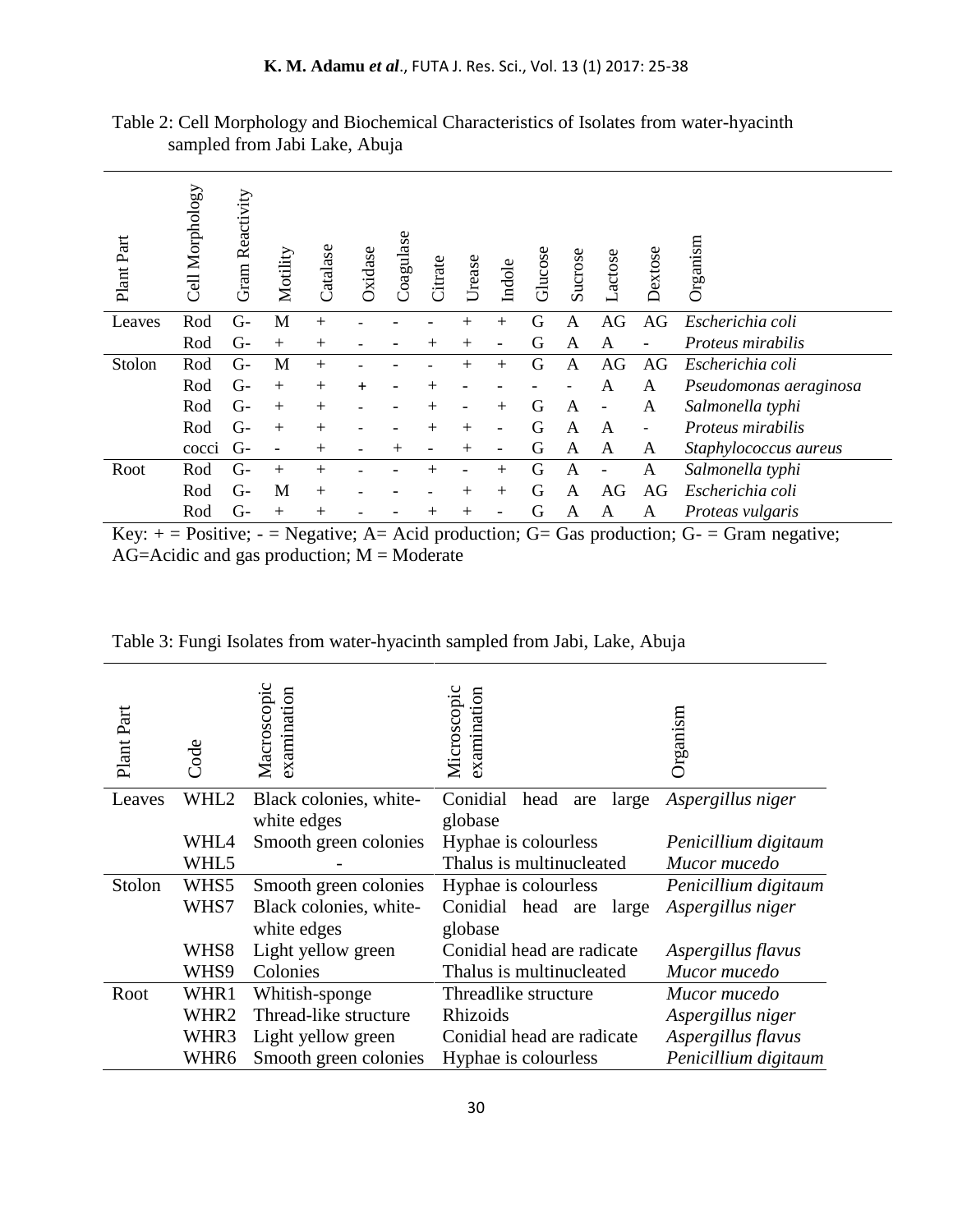The morphology, cultured and biochemical characteristics of lactic acid bacteria isolated from the locally fermented African locust bean (*Dadawa*) is presented in Table 4.

Table 4: Cell Morphology and Biochemical Characteristics of Lactic acid bacteria isolated from locally fermented African Locust Bean (Dadawa) obtained from Lapai Market

| Code<br>Isolate   | Morphology<br>Colony | ell Morphology | Gram Reactivity | Oxidase | Manitol | Catalase | Arginine<br>NH <sub>3</sub> from | Gelatin Liquifaction | Glucose | Sucrose                  | Lactose | Fructose | Organism                   |
|-------------------|----------------------|----------------|-----------------|---------|---------|----------|----------------------------------|----------------------|---------|--------------------------|---------|----------|----------------------------|
| FALB1             | Circular             | Cocci<br>chain | $G+$            |         |         |          |                                  |                      | AG      | A                        | AG      | A        | Lactococcus latis          |
| FALB <sub>2</sub> | Slightly<br>convex   | Rods           | $G+$            |         |         |          |                                  |                      | G       | A                        | A       | A        | L. lactobacillus fermentum |
| FALB3             | Circular<br>convex   | Rod            | G+              |         |         |          |                                  |                      | AG      | $\overline{\phantom{m}}$ | AG      | AG       | Lactobacillus bulgarius    |

Key:  $+$  = Positive; - = Negative; A= Acid production; G= Gas production; G+ = Gram positive; AG=Acidic and gas production

#### **Proximate Composition**

The proximate compositions of the fermented and non-fermented water-hyacinth are presented in Table 5. The crude protein content and carbohydrates increased insignificantly ( $P > 0.05$ ) while energy value was recorded to increase significantly  $(P \leq$ 0.05) with fermentation. However, other determined parameters were observed to decrease significantly (P < 0.05) and insignificantly ( $P > 0.05$ ).

#### **Biogas Production**

The amount of biogas produced per day was presented in Fig 1. It was observed that the rate of production increased as the retention period increased with seeded set-up recording the highest values of daily production yield. F3-S recorded the first biogas production yield of 16.80ml at day one, while F1 recorded its biogas production yield of 0.08ml at day 12 which therefore recorded the highest and least biogas production yield at the end of 21-day retention period respectively.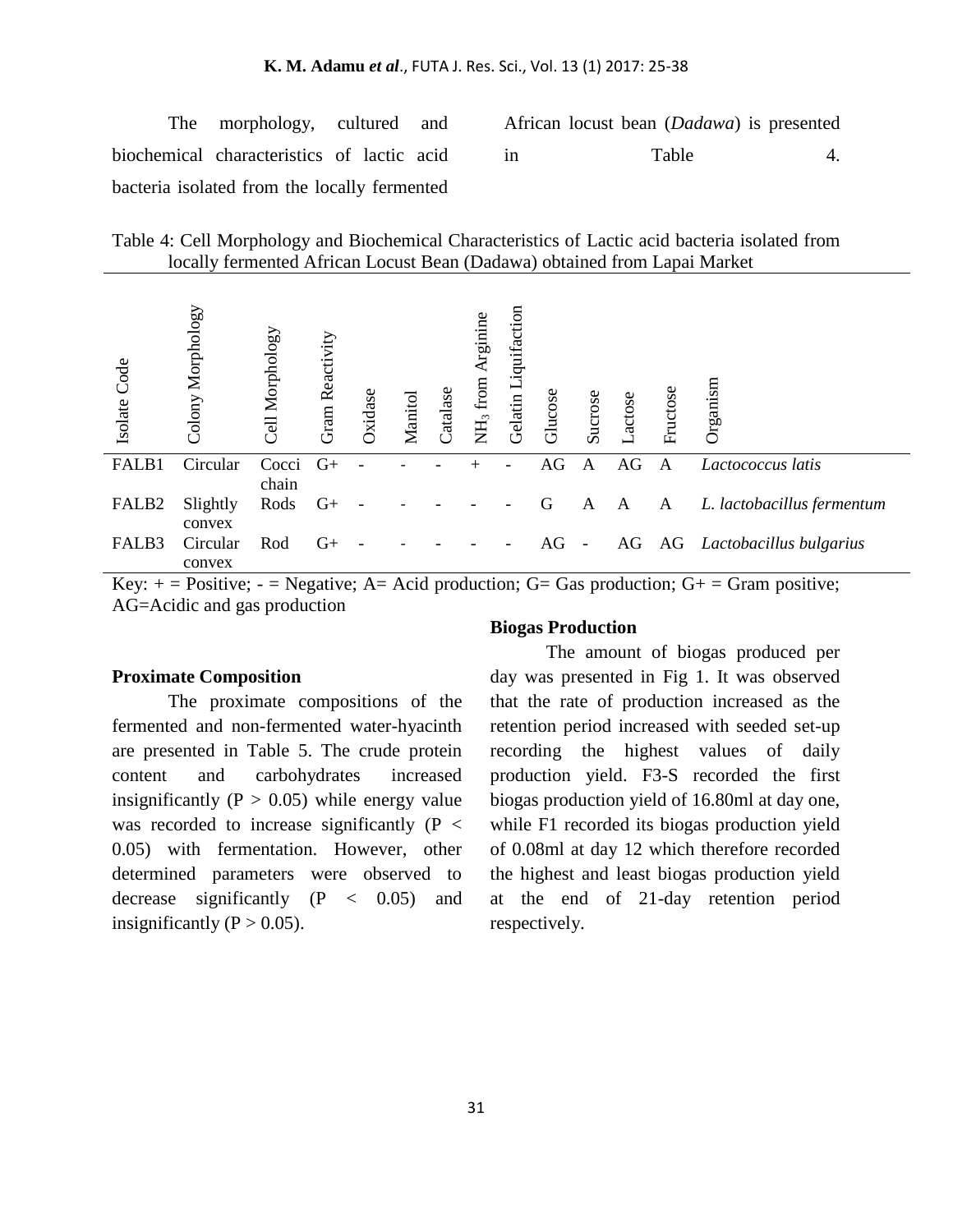|               |            | $m$ and $n$ , abiliting optimized in only based matrix, the $\alpha_1$ and |                                             |                  |                     |           |                                      |                                                                                                                                              |
|---------------|------------|----------------------------------------------------------------------------|---------------------------------------------|------------------|---------------------|-----------|--------------------------------------|----------------------------------------------------------------------------------------------------------------------------------------------|
| <b>Status</b> | ನ<br>Plant | (%)<br>Moisture                                                            | $\mathscr{S}_{\infty}$<br>protein<br>$ud$ e | (%)<br>fat<br>de | (%)<br>fiber<br>ude | (%)<br>Sh | $\mathscr{S}$<br>rate<br>ਚ<br>arbohy | value<br>Energy<br>(Kcal)                                                                                                                    |
| <b>NF</b>     |            |                                                                            |                                             |                  |                     |           |                                      | Leaves $62.57 \pm 2.34$ 14.41 $\pm 0.31$ 2.02 $\pm 0.08$ 10.90 $\pm 1.12$ 14.80 $\pm 1.32$ 9.31 $\pm 0.44$ 451.92 $\pm 23.57$                |
|               |            |                                                                            |                                             |                  |                     |           |                                      | Stolon $61.82 \pm 1.45$ $13.72 \pm 1.01$ $1.80 \pm 0.02$ $13.51 \pm 1.41$ $13.40 \pm 1.89$ $9.04 \pm 0.39$ $413.28 \pm 29.38$                |
| $\mathbf F$   |            |                                                                            |                                             |                  |                     |           |                                      | Leaves20.44±1.28* 18.69±1.26 1.62±0.14 5.37±0.42* 2.27±0.03*57.05±8.18*1206.162±112.21*                                                      |
|               |            |                                                                            |                                             |                  |                     |           |                                      | Stolon $17.83 \pm 1.92^*$ $17.71 \pm 2.21$ $17.71 \pm 1.21^*$ $7.66 \pm 0.63^*$ $24.02 \pm 2.46^*$ $55.12 \pm 6.98^*$ $1220.72 \pm 125.03^*$ |

Table 5: Mean  $\pm$  Standard error of proximate composition of fermented and non-fermented water-hyacinth obtained from Jabi Lake, Abuja.

NF=non-fermented; F=Fermented,  $*$  p<0.05 when compared with its corresponding parameter in nonfermented form



Fig 1: Daily Biogas production as a function of reaction time for the various water hyacinth formulations during the 21-day retention time

The average value of biogas produced per day of 3.17, 6.62, 17.33, 35.61, 93.46 and 193.64 ml was recorded for F1, F1-S, F2, F2-S, F3, and F3-S set-ups respectively. The percentage changes in biogas production in relation to the inoculum and dilution are presented in Table 6. The dilution factor increased as the rate of biogas yield increased (Fig 2). The total

biogas produced after the 21 days retention time was recorded as 66.50, 139.10, 364.00, 747.90, 1962.60 and 4066.40ml for digesters F1, F1-S, F2, F2-S, F3, and F3-S respectively showing that the seeded formulation recorded higher values compared to the un-seeded and F3-S recorded the highest value.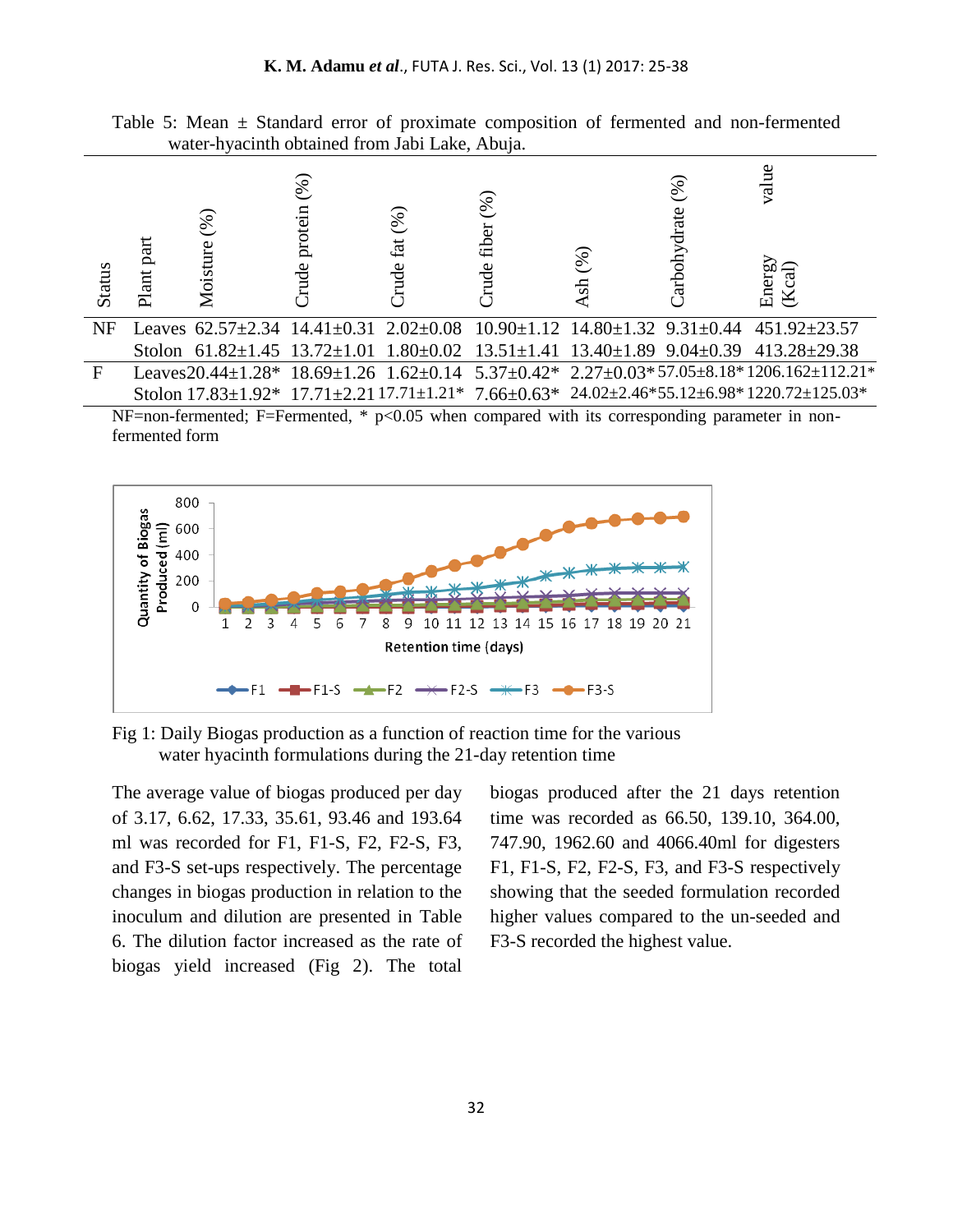|                                    | Table 6: Percentage Change in Total biogas production from water-hyacinth after the 21-day |
|------------------------------------|--------------------------------------------------------------------------------------------|
| retention period                   |                                                                                            |
| Change between seeded and Unseeded | Change between dilution ratio                                                              |

|        | Change between secure and Unsecued |                         |                | Change between unution ratio    |                         |
|--------|------------------------------------|-------------------------|----------------|---------------------------------|-------------------------|
| Setup  | Total biogas<br>production (ml)    | $\frac{0}{0}$<br>Change | Setup          | Total biogas<br>production (ml) | $\frac{0}{0}$<br>Change |
| F1     | 66.50                              |                         | F1             | 66.50                           |                         |
| $F1-S$ | 139.10                             | 35.31                   | F <sub>2</sub> | 364.00                          | 69.11                   |
| F2     | 364.00                             |                         | F3             | 1962.60                         | 93.45                   |
| $F2-S$ | 747.90                             | 34.53                   | $F1-S$         | 139.10                          |                         |
| F3     | 1962.60                            |                         | $F2-S$         | 747.90                          | 68.65                   |
| $F3-S$ | 4066.40                            | 34.89                   | $F3-S$         | 4066.40                         | 93.38                   |



Fig 2: Cumulative Biogas yield from water-hyacinth during the 21-day retention period, A is Unseeded While B is seeded setup

### **DISCUSSION**

The presence of these bacteria may be an indication that the plant can be utilized for the production of microbial cellulose as it serves to provide large surface area for microbial attachment that may stimulate biodegradation of organic matter and other nutrients. Some of the bacteria isolated have been reported by NBS (2010). UNEP (2013),

had identified that water-hyacinth played role as breeding ground for many pests, vectors and causative agents of epidemic diseases (Feikin *et al.,* 2010) thus the resultant microbial diversity associated with the plant. The presence of these isolated bacteria is an indication of human and animal contamination of the water body.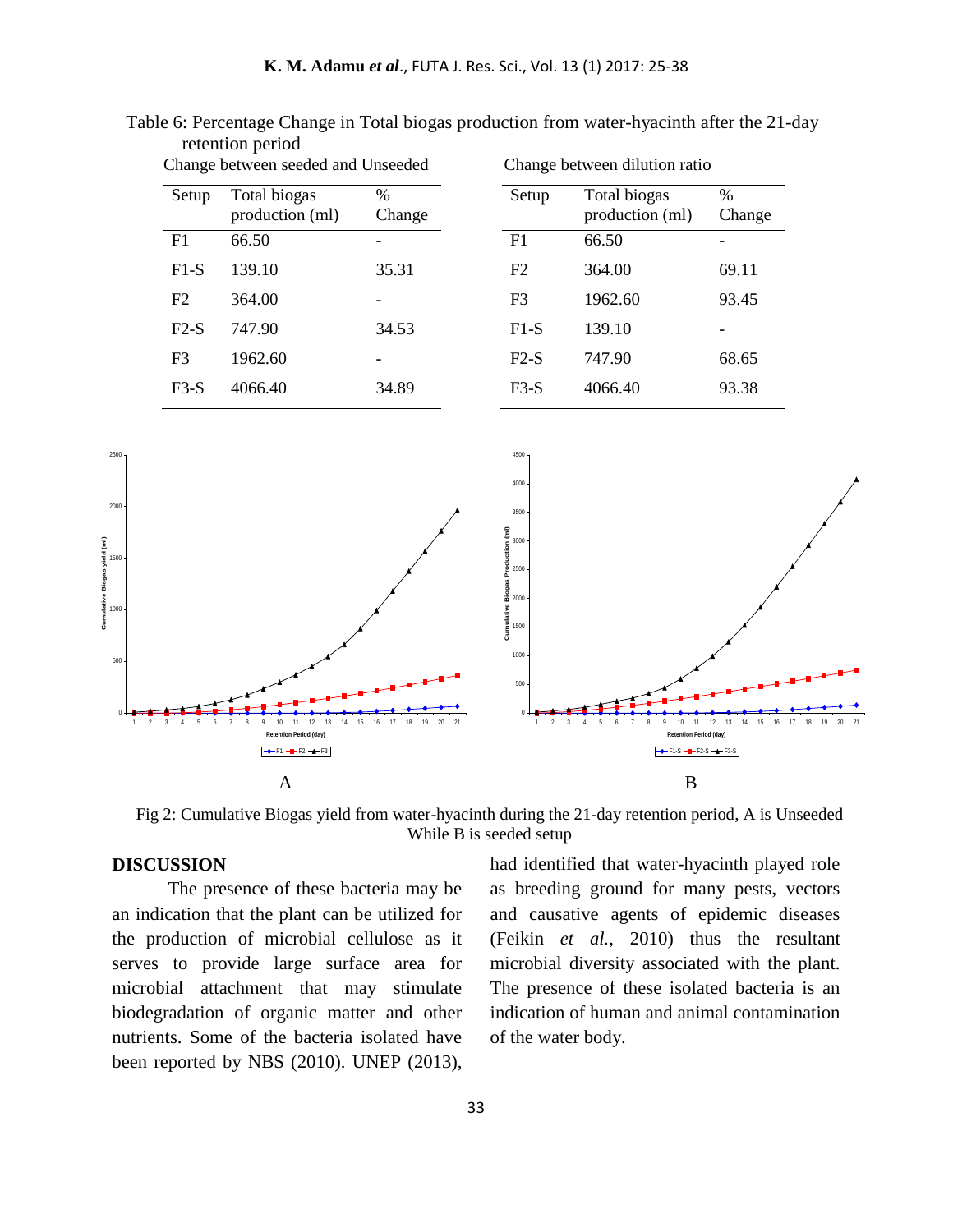The fear of transmitting the pathogen after biogas production has be alleviated by the findings of NBS (2010), that these isolated pathogens can only survive at the mesophilic fermentation for only seven days. Thereof, the 21-day retention study period, will allow for complete eradication of the pathogens. Nature has also provided for the control of biological system proliferation as reported in the study. The presence of isolated fungi that act affect the growth, spread of water-hyacinth is a biological control measure. Thereof, may be responsible for the decrease of the waterhyacinth mat as they are known to cause stunted growth affecting the production of new leaves and stolons.

The high ash content reported in this study is an indication that the plant has high mineral content (Sheob and Singh, 2002). The higher crude protein recorded in the leaves is indifferent with the report of Okoye *et al.,*  (2002) that the leaves have higher crude protein content than other parts of the plant. The quantity of reported crude protein content that increases with fermentation is an indication that the plant can be used as supplementary protein source as Virabalin *et al.,* (1993) reported that the plant contains glutamine, asparagines and leucine which are of good importance to fish growth. The ash and crude fiber contents reported in this study were within the ranges reported by Kumar *et al.,* (2008). The study thereof revealed that the inoculum reduced the lag phase as production began on day one compared to the study of Almoustapha *et al*., (2009) that reported production after day 8. It can be deduced that the introduction of inoculum (cow dung) to any of the formulation had increased the total biogas yield by nearly 2 times, compared to

similar formulation without cow dung. This result is comparable to the work reported by Jagadish *et al.,* (2012), where poultry litter was used as inoculum. The choice of cowdung as inoculum to optimize the characteristics of the feedstock has yielded positive result as Gunnarsson and Petersen (2007), suggested that for any substrate to be an effective inoculum it must contain enough microorganisms that will aid digestion. The study also revealed that formulation with cowdung greatly reduced or cancelled out the lag phase period of biogas production, and had promoted immediate and progressive biogas generation. Where there is a reduced or cancelled lag phase, the initial and cumulative biogas yield over the retention time of 21 days was greater than the formulation without innoculum. This finding is in concordance with the conclusion reached by Jagadish *et al.,* (2011) and NBS (2010). It was also recorded that increase in dilution increased, the total biogas yield nearly 34% which is comparable to that reported by Jagadish *et al.,* (2011). The retention time of 21 days adopted for this study was within the average value of the 14 days reported by Yadvika *et al*., (2004) and the 30 days reported by Van der Werf, (2014).

Similarly, the report of Almoustapha *et al.,* (2009) on daily production biogas was lesser than that reported in this study. These high values obtained may be related to the mesophilic temperature, inoculum and the reduced retention time of the substrate in the digester as supported by SERC (1994).

The maintenance of a pH range of 6.8 and 7.2 in this study was supported by earlier studies (Kaparaju and Angelidaki, 2008 and Demirci and Demirer, 2004) where Bailey and Ollis (1977), reported that for increased biogas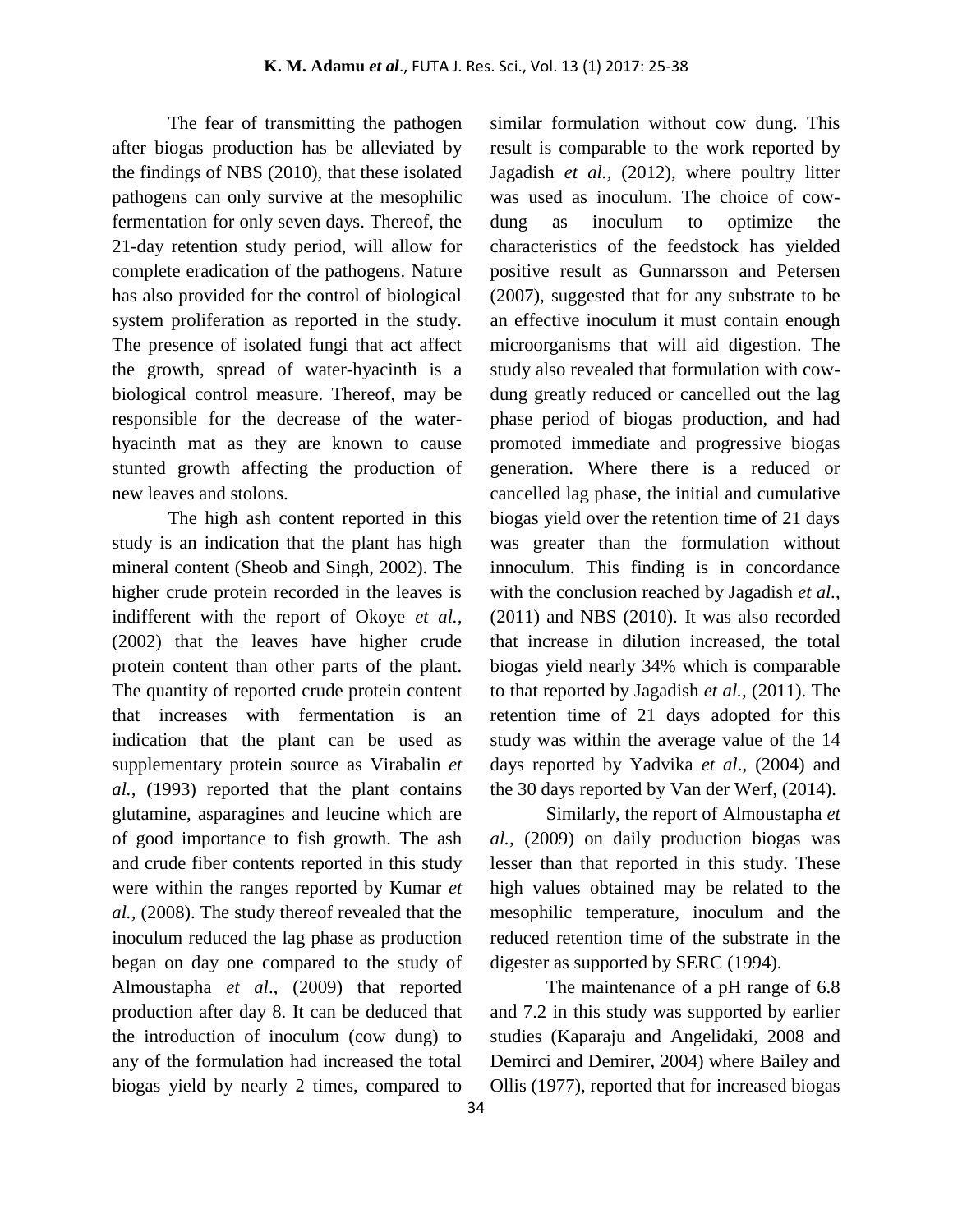yield a pH of 6.6 to 7.6 is adequate. Similarly, temperature is an important parameter that affects biogas production as it affects the enzymatic activities of the micro-organism responsible for the bioconversion of substrates into gas (Tchobanoglous *et al.*, 2003) thus the temperature was maintained at room temperature (25 to  $30^{\circ}$ C) as supported by NBS (2010).

The biogas produced was flammable, combustible with odour and on combustion produced blue flame indicating the presence of methane. This odour can be attributed to the presence of other gases such as  $H_2S$ . The study thereof revealed that the higher the dilution level and presences of cow-dung, the higher the biogas production yields. Thence, the production of biogas from water hyacinth can serve as a sustainable control measure for managing the weed proliferation, additionally, the improved energy value, carbohydrate as well as crude protein contents after fermentation had also proved its potential for inclusion in fish feed. However, the presences of associated pathogens are threat that needs to be addressed appropriately.

#### **REFERENCES**

**Alimi, T and Akinyemiju, O.A** (1991).

Effects of water hyacinth on water transportation in Nigeria Journal of Aquatic Plant Management 29, 109-112

**Almoustapha, O., Kenfack, S and Millogo-Rasolodimby, J** (2009). Biogas production using water hyacinths to meet collective energy needs in a Sahalian country. Field Action Science Report 1, 73-79

### **Akinwande, V.O., Mako, A.A and**

**Babayemi, O.J** (2013). Biomass yield, chemical composition and the feed potential of water hyacinth (*Eichhornia crassipes, Mart.Solms-Laubach*) in Nigeria. International Journal of Agricultural Science 3 (8), 659-666.

- **Anjanabha, B and Kumar, P** (2010). Water hyacinth as a potential biofuel crop. EJEAFChe 9 (1), 112-122.
- **Association of Official Analytical Chemists** (2007) Animal feeds. Chapter 4 In: Official Methods of AOAC International (ed. P.A. Cunniff),  $16<sup>th</sup>$  edition, Vol.1, pp. 1-3. AOAC, Arlington, VA, USA.

**Bailey, J. E. and Ollis, D. F.** (1977),

Biochemical Engineering Fundamentals, International Student Edition, McGraw-Hill Kogakusha, Ltd, New Delhi, pp. 337- 343.

- **Batstone, D.J and Keller, J** (2003). Industrial applications of the IWA anaerobic digestion model no. 1(ADM1) Water Science and Technology 47, 199–206.
- **Batstone, D.J., Pind, P.F and Angelidaki, I** (2003). Kinetics of thermophilic, anaerobicoxidation of straight and branched chain butyrate and valerate Biotechnology and Bioengineering 84 (2), 195-204.

### **Bolenz, S., Omran, H and Gierschner K**.

(1990). Treatments of water hyacinth tissue to obtain useful products Biological Wastes 33 (4), 263-274.

**Borokoni, T and Babalola, F** (2012).

Management of invasive plant species in Nigeria through economic exploitation: lessons from other countries. Management of Biological Invasions 3 (1), 45–55

### **Cheesebrough, M** (2000). *District*

*laboratory practice in tropical countries* second update (PART 2). Tropical Health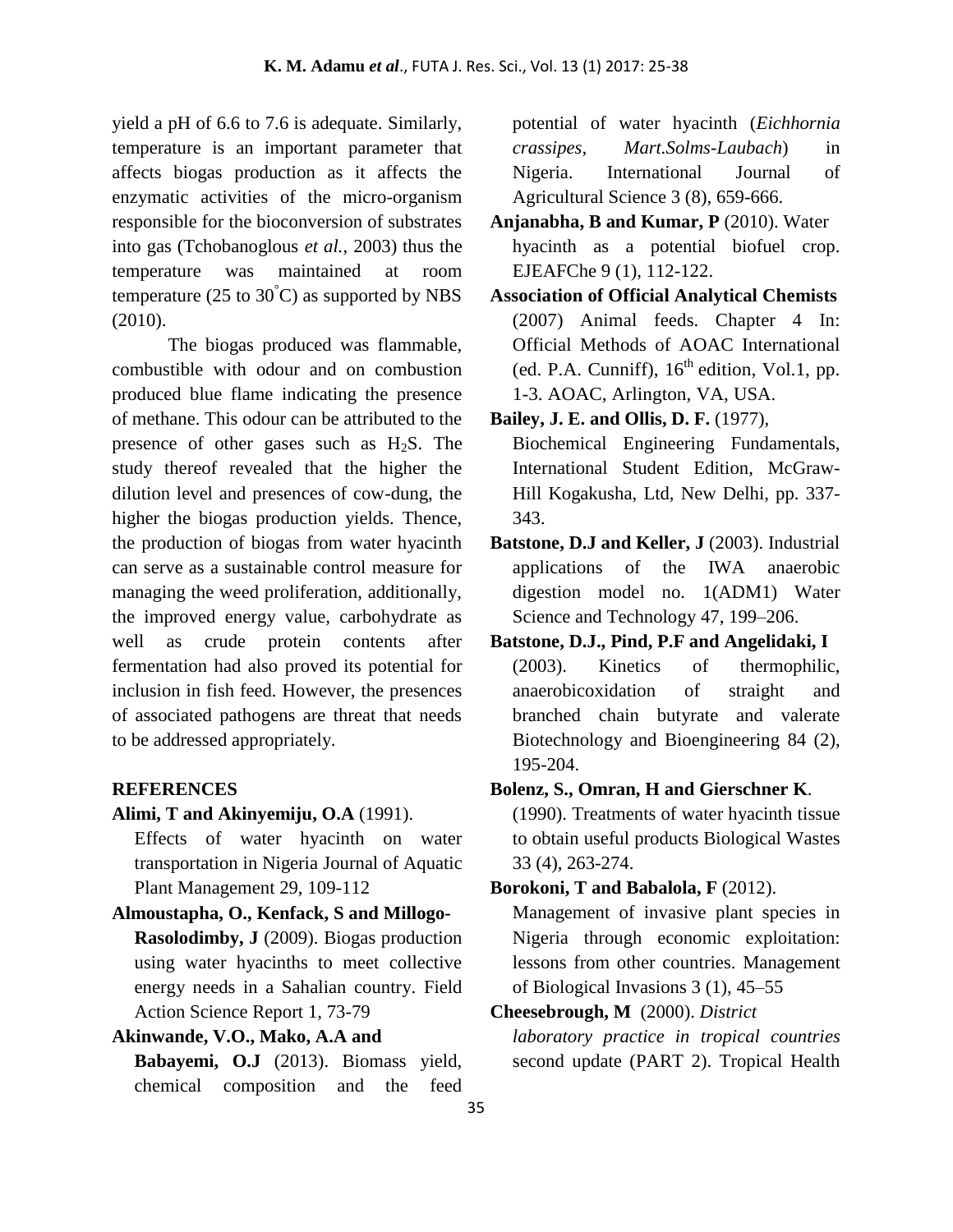Technology Publishers, Great Britain. 62- 70pp

**Cossil, R., Haarstad, K., Lavagnolo, M.C and Littarru, P** (2001). Removal of municipal solid waste COD and  $NH_4$ -N by phyto-reduction: A laboratory-scale comparison of terrestrial and aquatic species at different organic loads Ecological Engineering 16, 459 – 470.

**Cheng, J., Xie, B., Zhou, J., Song, W and Cen, K**. (2010). Cogeneration of H and CH from water hyacinth by two-step anaerobic fermentation International Journal of Hydrogen Energy 35 (7), 3029-3035.

**Dagno, K., Lahlali, R., Diourte, M and**

**Haissam, J** (2012). Fungi occurring on water-hyacinth (*Eichhornia crassipes*  [*Martius*] *Solms-Laubach*) in Niger River in Mali and their evaluation as Mycoherbicides Aquatic Plant Management 50, 25-32.

**Demirci, G.G and Demirer, G.N** (2004). Effect of initial COD concentration, nutrient addition temperature and anaerobic treat ability of broiler and cattle manure Bio-resource Technology 93, 109 – 117.

**Fawole, M.O. and Oso, B.A**. (1998). Laboratory Manual of Microbiology. Spectrum Books Limited, Ibadan, 126pp.

**Feikin, D., Tabu, C and Gichuki, J** (2010). Does water hyacinth on East African lakes promote cholera outbreaks? American Journal of Tropical Medicine and Hygiene 83, 370–373.

**Giraldo, E and Garzon, A** (2002). The potential for water hyacinth to improve the quality of Bogota River water in the Muña Reservoir: Comparison with the performance of waste stabilization ponds

Water Science and Technology 42, 103 – 110.

**Gichuki, J., Omondi, R., Boera, P., Tom-Okorut, T., Said-Matano, A., Jembe, T and Ofulla, A** (2012). Water Hyacinth (*Eichhornia crassipes* (Mart.) Solms-Laubach) Dynamics and Succession in the Nyanza Gulf of Lake Victoria (East Africa): Implications for Water Quality and Biodiversity Conservation The Scientific World Journal 10, 64-29.

**Gunnarsson, C.C and Petersen, C.M**

(2007). Water hyacinths as a resource in agriculture and energy production: A literature review Waste Management 27 (1), 117-129.

**Hellman, J.J., Byers, J.E., Bierwagen, B.G and Dukes, J.S** (2008). Five potential consequences of climate change for invasive species Conservation Biology 22, 534 – 543.

**Irving, N.S and Beshir, M.O** (1982). Introduction of some natural enemies of water hyacinth to the white Nile Sudan, Tropical Pest Management 28(1), 20-26.

**Jagadish, H. P, Malourdu, A.R and Gavimath, C.C** (2011). Impact of dilution on biomethanation of freshwater hyacinth. International Journal of Environmental Science and Development, 2(1): 86-90

**Jagadish, H.P, Malourdu, A.R,**

**Muralidhara, S.M, Desai, G.K and Mahadeva, R.S.** (2012). Kinetics of Anaerobic digestion of water hyacinth using poultry litter as inoculums. International Journal of Environmental Science and Development, 3(2): 34-45

**Jayaweera, M.W., Dilhani, J.A., Kularatne,R.K and Wijeyekoon, S.L**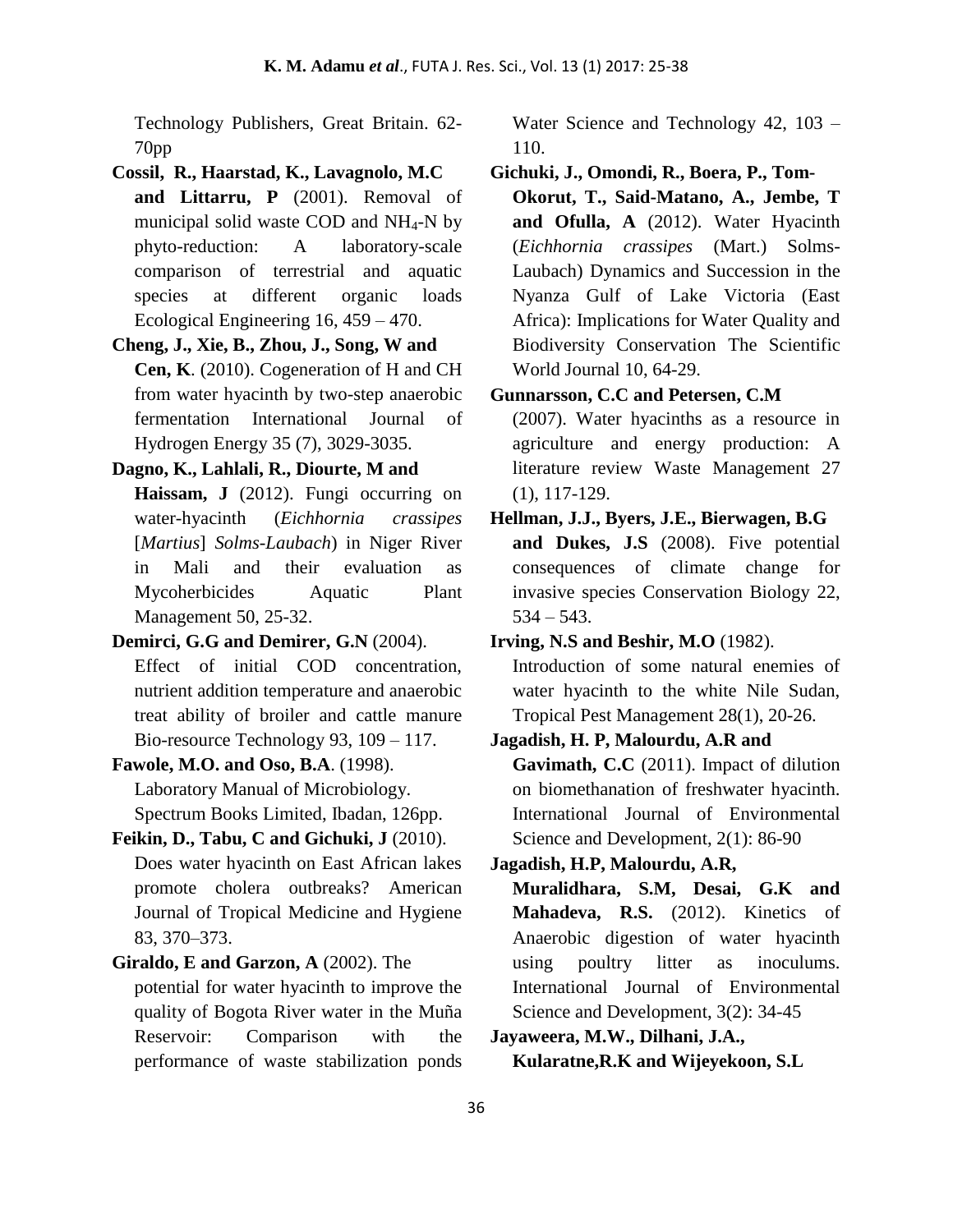(2007). Biogas production from water hyacinth (*Eichhornia crassipes* (Mart) Solms) grown under different nitrogen concentrations Journal of Environmental Science and Health A. Toxicity of Hazard Substance and Environmental Engineering 42(7), 925-932.

### **Kaparaju, P and Angelidaki, I** (2008).

Effect of temperature and active biogas process on passive separation of digested manure, Bioresource Technology 99(5):1345-52

**Kumar, J.N., Soni, H., Kumar, R.N and**

**Bhatt, I** (2008). Macrophytes in phytoremediation of heavy metal contaminated water and sediments in Pariyej Community Reserve, Gujarat, India. Turkish Journal of Fisheries and Aquatic Sciences 8 (2), 193-200.

- **Kunatsa, T and Mufundirwa, A** (2013).
	- Biogas production from water hyacinth case of Lake Chivero – Zimbabwe – A Review. International Journal of Recent Technology and Engineering (IJRTE) 2(2), 138-142
- **Kunle, A** (2014). The Other side of Water Hyacinth. The Nations; Retrieved from; [www.thenationonline.ng.net/new.](http://www.thenationonline.ng.net/new) (Accessed on 22/02/2015)
- **Larsen, A., Funch, F and Hamilton, H** (1991). The use of fermentation sludge as a fertilizer in agriculture Water Science and Technology 24(12), 33-42.
- **Mujingni, C** (2012). Quantification of the impacts of Water Hyacinth on riparian communities in Cameroon and assessment of an appropriate method of control: The Case of the Wouri River Basin. M.Sc. dissertation World Maritime University, Malmö, Sweden.

**Mangas-Ramirez, E and Elias-Gutierrez, M** (2004). Effects of mechanical removal of water hyacinth (*Eichhornia crassipes*) on the water quality and biological communities in a Mexican reservoir. Journal of Aquatic Health and Management 7, 161 – 168.

#### **Mohammed, S.S.D and Ijah, U.J.J**

(2013).Isolation and Screening of Lactic Acid Bacteria from Fermented Milk products for Bacteriocin Production. Food Microbiology and Safety: Annals of Food Science and Technology14 (1), 122-128.

**Moorhead, K.K and Nordstedt, R.A** (1993). Batch anaerobic digestion of water hyacinth effects of particle size plant nitrogen content, and inoculum volume. Bioresource Technology 44, 71–76.

**Ndimele, P** (2012). The Effects of Water hyacinth (*Eichhornia crassipes [Mart.] Solms*) Infestation on the Physico-Chemistry, Nutrient and Heavy Metal Content of Badagry Creek and Ologe Lagoon, Lagos, Nigeria. Journal of Environmental Science and Technology 5, 128-136.

### **Nigeria Biofuels Standard- NBS** (2010).

Biogas Plants, Energy Commission of Nigeria Standards for biofuels: ECN 003: 1-34

# **Okoye, F.C., Daddy, F and Illesanmi, B.D** (2002). The nutritive value of water hyacinth (*E. Crassipes)* and its utilization in fish feed. Annual Report, National Institute for Freshwater Fisheries Research*,*  New Bussa.

## **Patel, S** (2012). Threats, management and envisaged utilizations of aquatic weed *Eichhornia crassipes*: An overview.